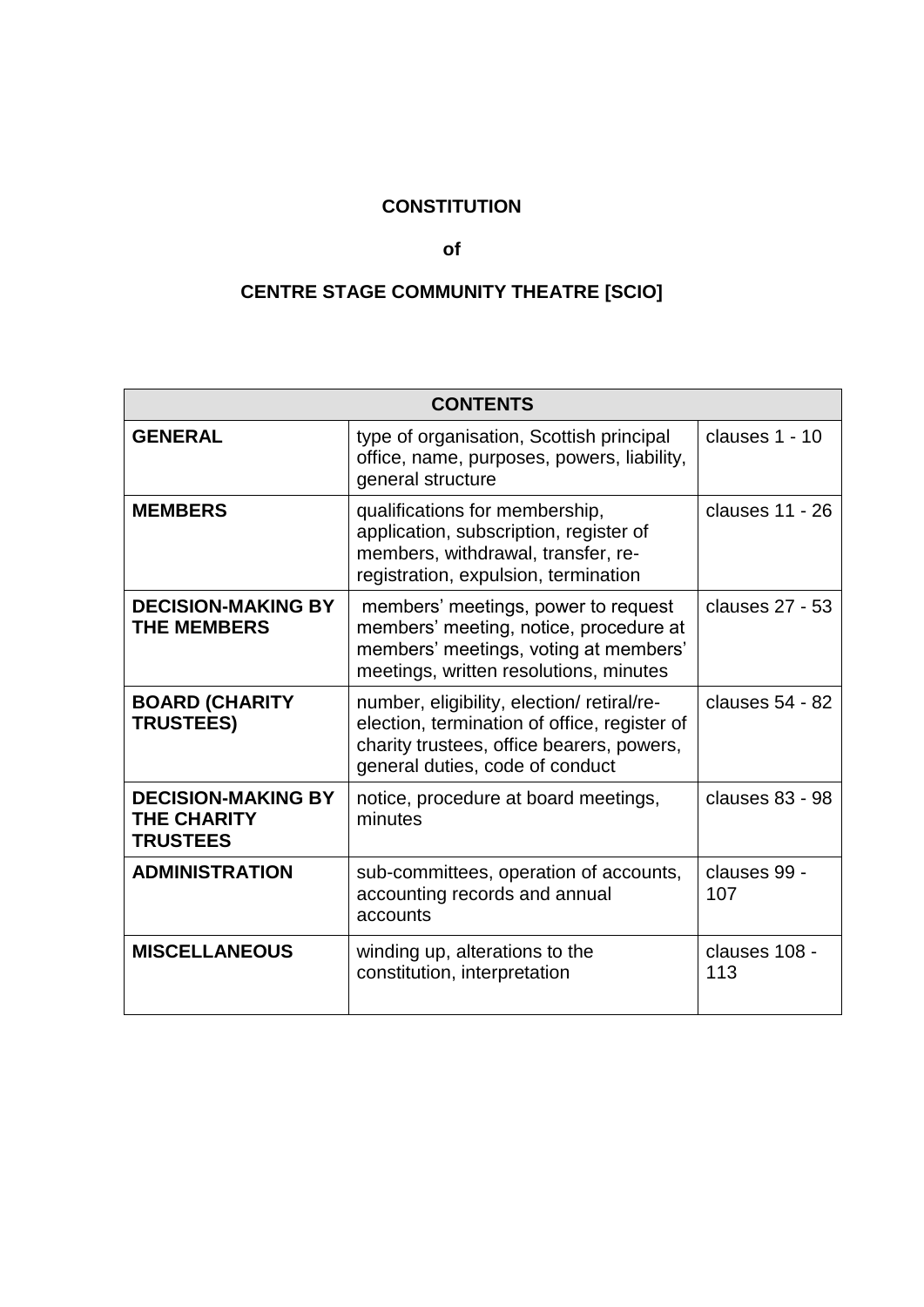# **GENERAL**

# **Type of organisation**

<span id="page-1-0"></span> The organisation will, upon registration, be a Scottish Charitable Incorporated Organisation (SCIO).

# **Scottish principal office**

2 The principal office of the organisation will be in Scotland (and must remain in Scotland).

### **Name**

 The name of the organisation is "Centre Stage Community Theatre [SCIO]".

# **Purposes**

The organisation's purposes are: The advancement of the arts, heritage, culture or science.

And furthermore to: - Promote, produce and support dramatic and musical theatre; To encourage participation in theatre amongst young people and all ages; To develop the creative skills of young people and all ages through the craft of theatre; To develop the linguistic and social skills of young people and all ages; To provide an opportunity for young people and all ages to work with professional tutors, artists and craftspeople; To encourage young people and all ages to work together as a community and in doing so experience the practical workings of theatre, whilst respecting its skills and discipline; To provide a safe environment considering welfare, and protection for all members.

### **Powers**

- The organisation has power to do anything which is calculated to further its purposes or is conducive or incidental to doing so.
- No part of the income or property of the organisation may be paid or transferred (directly or indirectly) to the members - either in the course of the organisation's existence or on dissolution - except where this is done in direct furtherance of the organisation's charitable purposes.

# **Liability of members**

The members of the organisation have no liability to pay any sums to help to meet the debts (or other liabilities) of the organisation if it is wound up; accordingly, if the organisation is unable to meet its debts, the members will not be held responsible.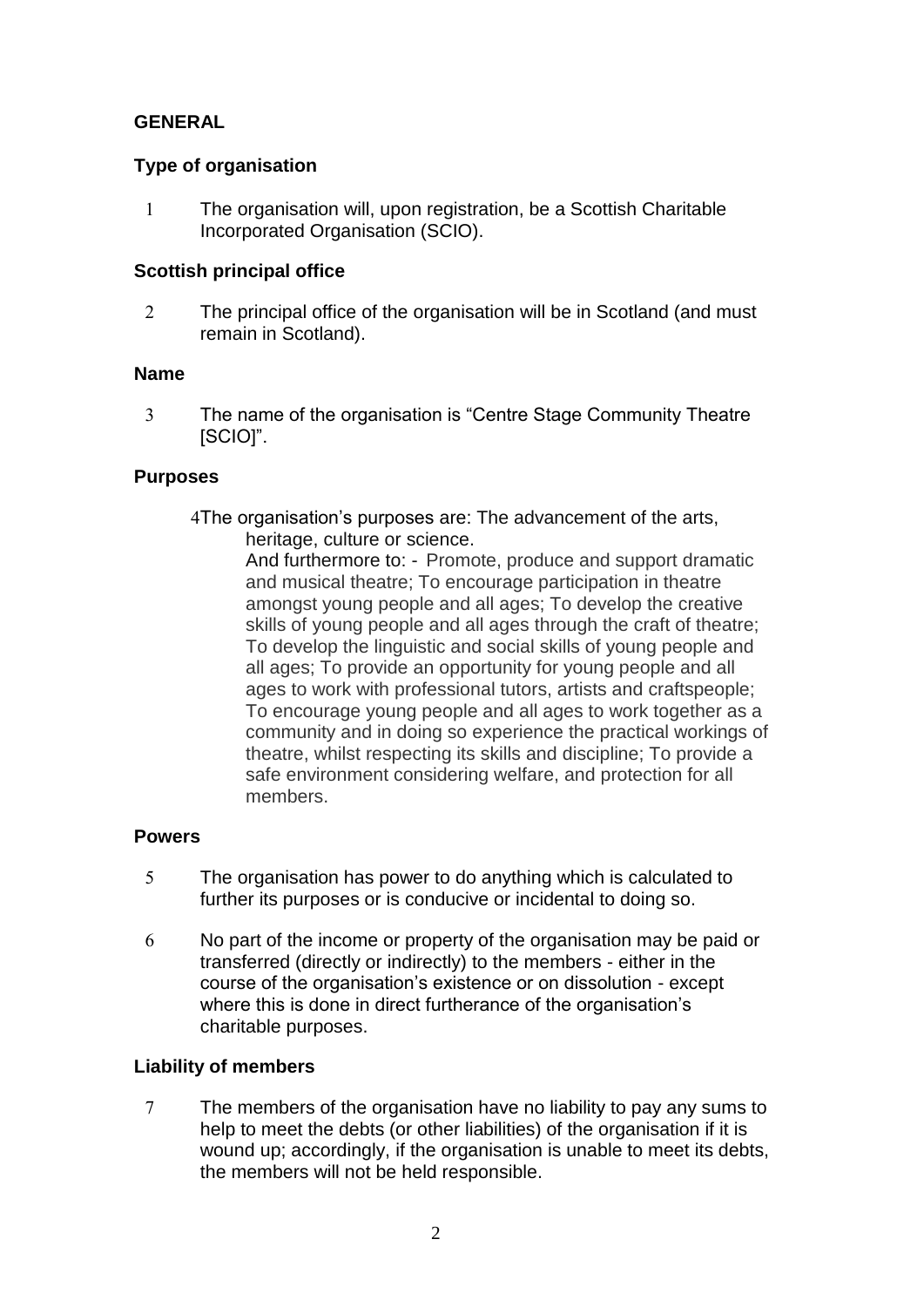The members and charity trustees have certain legal duties under the Charities and Trustee Investment (Scotland) Act 2005; and clause 7 does not exclude (or limit) any personal liabilities they might incur if they are in breach of those duties or in breach of other legal obligations or duties that apply to them personally.

### **General structure**

- The structure of the organisation consists of:
	- 9.1 the MEMBERS who have the right to attend members' meetings (including any annual general meeting) and have important powers under the constitution; in particular, the members appoint people to serve on the board and take decisions on changes to the constitution itself;
	- 9.2 the BOARD who hold regular meetings, and generally control the activities of the organisation; for example, the board is responsible for monitoring and controlling the financial position of the organisation.
	- 9.3 the HONORARY PRESIDENT(S) This role is honorary with no decision making or influencing role. The person(s) may attend any meeting as an observer only, and have no voting rights. (a) The role would include the promotion of the organisations interests as appropriate. Activities would include 'ceremonial' duties such as presenting awards, proposing toasts and as a representative of the organisations interests. (b) Selection - The candidate(s) would be someone who by their dedication, contribution and approach is acknowledged as an individual who has or could provide inspiration, guidance and support and/or a person(s) who has given a valuable contribution to the organisation or in general. (c) Honorary President(s) would be proposed together with a citation and appointed by a vote at any convened meeting. (d) Term – Honorary Presidents will be appointed for a 5-year term.
- <span id="page-2-0"></span> The people serving on the board are referred to in this constitution as CHARITY TRUSTEES.

# **MEMBERS**

### **Qualifications for membership**

<span id="page-2-1"></span>11 Membership is open to any individual aged 16 or over who has an interest in participating in or supporting the aims and activities of the organisation.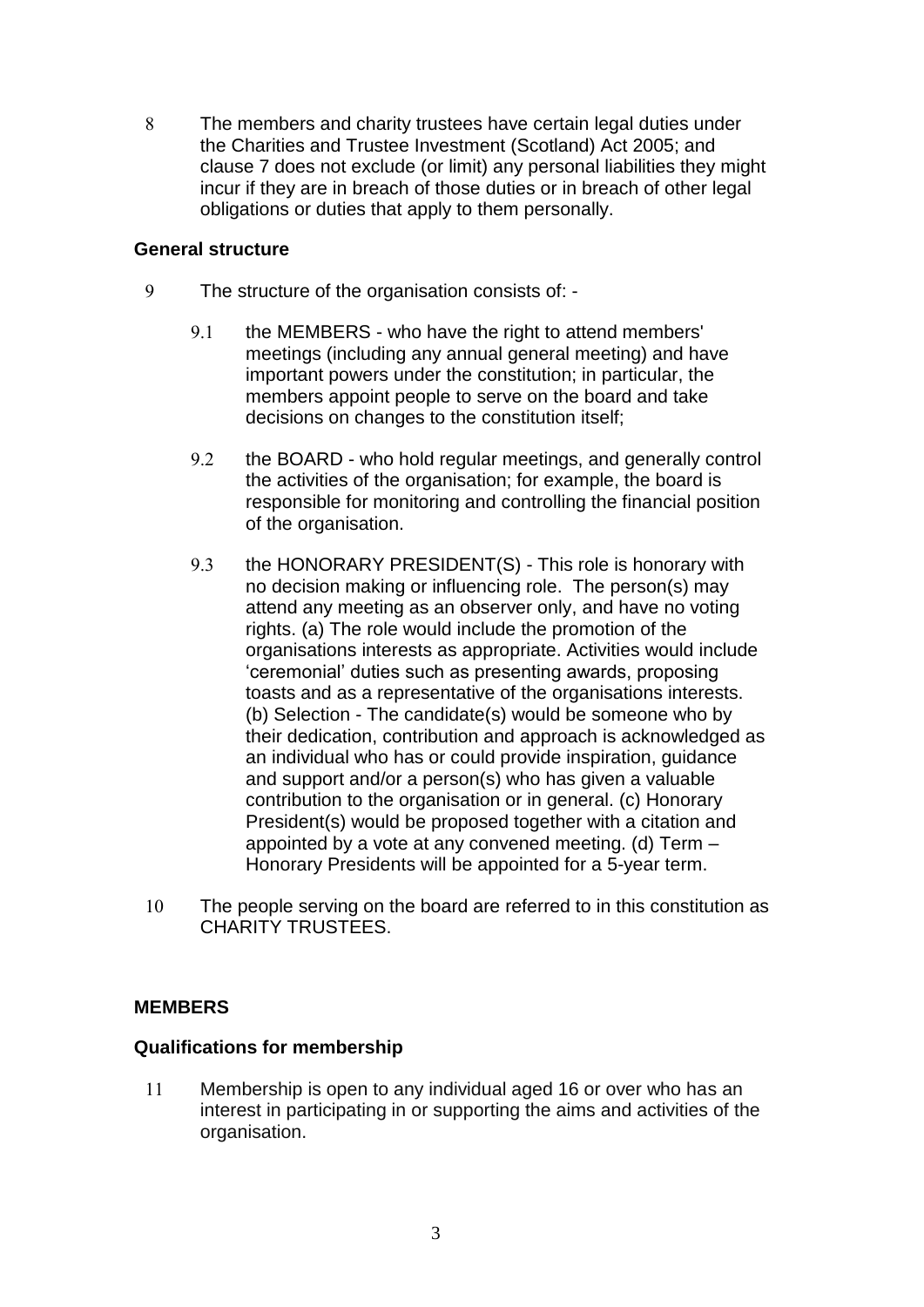- 11.1 Membership shall be open to any individual without regard to disability, political or religious affiliation, race, sex or sexual orientation.
- 11.2 Participation is open to anyone over the age of eight years. Parents or Guardians of participants aged eight to sixteen-year-old must become members.
- Employees of the organisation are not eligible for membership.

### **Application for membership**

- 13 Any person who wishes to become a member must sign a written application for membership; the application will then be considered by the board at its next board meeting.
- The board may, at its discretion, refuse to admit any person to membership.
- The board must notify each applicant promptly (in writing or by email) of its decision on whether or not to admit him/her to membership.

### **Membership subscription**

16 No membership subscription will be payable.

### **Register of members**

- 17 The board must keep a register of members, setting out
	- 17.1 for each current member:

his/her full name and address; and

- the date on which he/she was registered as a member of the organisation;
- 17.2 for each former member for at least six years from the date on he/she ceased to be a member:

his/her name; and

the date on which he/she ceased to be a member.

- The board must ensure that the register of members is updated within 28 days of any change:
	- which arises from a resolution of the board or a resolution passed by the members of the organisation; or
	- 18.2 which is notified to the organisation.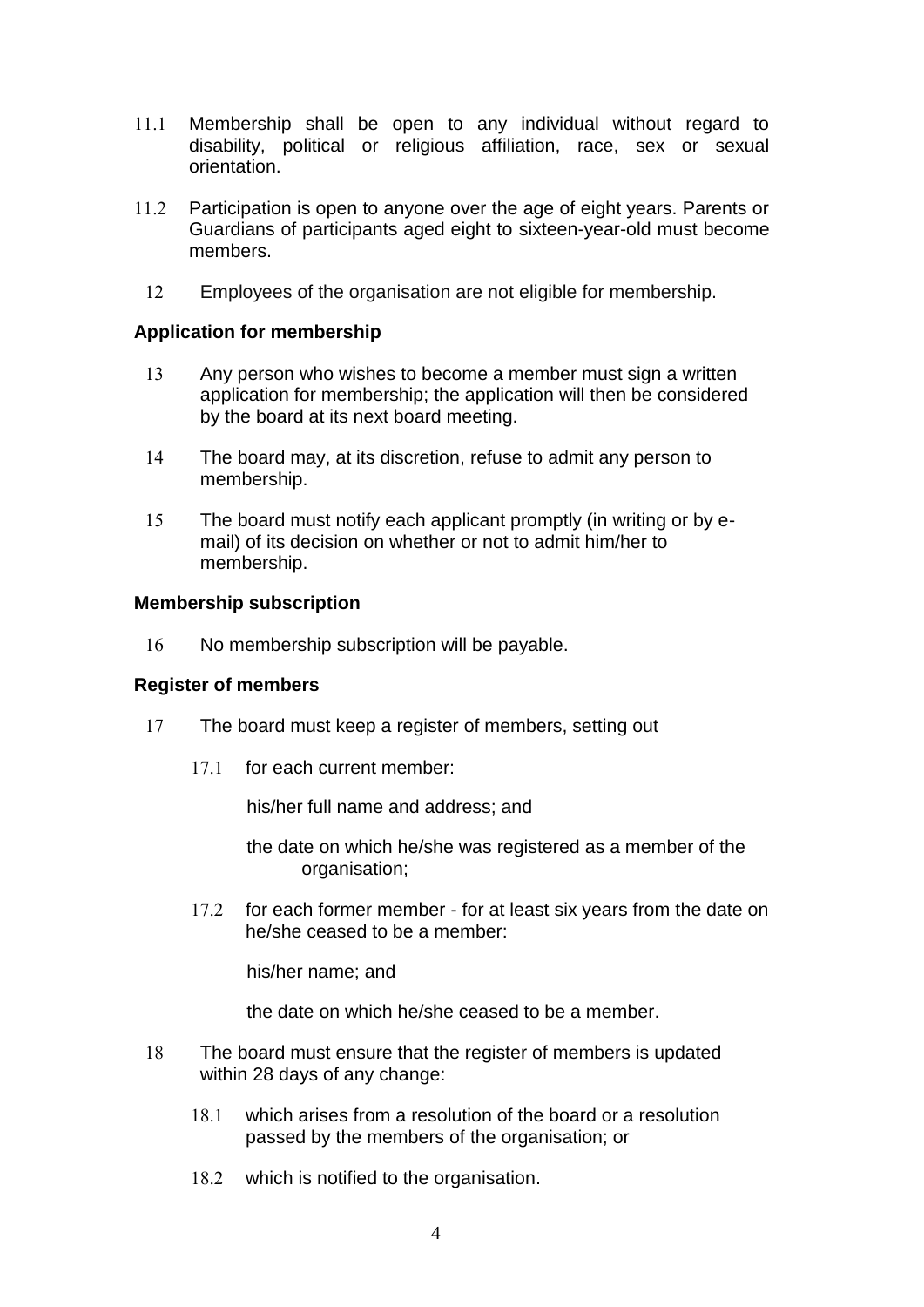If a member or charity trustee of the organisation requests a copy of the register of members, the board must ensure that a copy is supplied to him/her within 28 days, providing the request is reasonable; if the request is made by a member (rather than a charity trustee), the board may provide a copy which has the addresses blanked out.

### **Withdrawal from membership**

20 Any person who wants to withdraw from membership must give a written notice of withdrawal to the organisation, signed by him/her; he/she will cease to be a member as from the time when the notice is received by the organisation.

### **Transfer of membership**

21 Membership of the organisation may not be transferred by a member.

# **Re-registration of members**

- <span id="page-4-0"></span>22 The board may, at any time, issue notices to the members requiring them to confirm that they wish to remain as members of the organisation, and allowing them a period of 28 days (running from the date of issue of the notice) to provide that confirmation to the board.
- <span id="page-4-1"></span>23 If a member fails to provide confirmation to the board (in writing or by e-mail) that he/she wishes to remain as a member of the organisation before the expiry of the 28-day period referred to in clause [22,](#page-4-0) the board may expel him/her from membership.
- 24 A notice under clause [22](#page-4-0) will not be valid unless it refers specifically to the consequences (under clause [23\)](#page-4-1) of failing to provide confirmation within the 28-day period.

### **Expulsion from membership**

- <span id="page-4-2"></span>25 Any person may be expelled from membership by way of a resolution passed by not less than two thirds of those present and voting at a members' meeting, providing the following procedures have been observed: -
	- $25.1$  at least 21 days' notice of the intention to propose the resolution must be given to the member concerned, specifying the grounds for the proposed expulsion;
	- $25.2$  the member concerned will be entitled to be heard on the resolution at the members' meeting at which the resolution is proposed.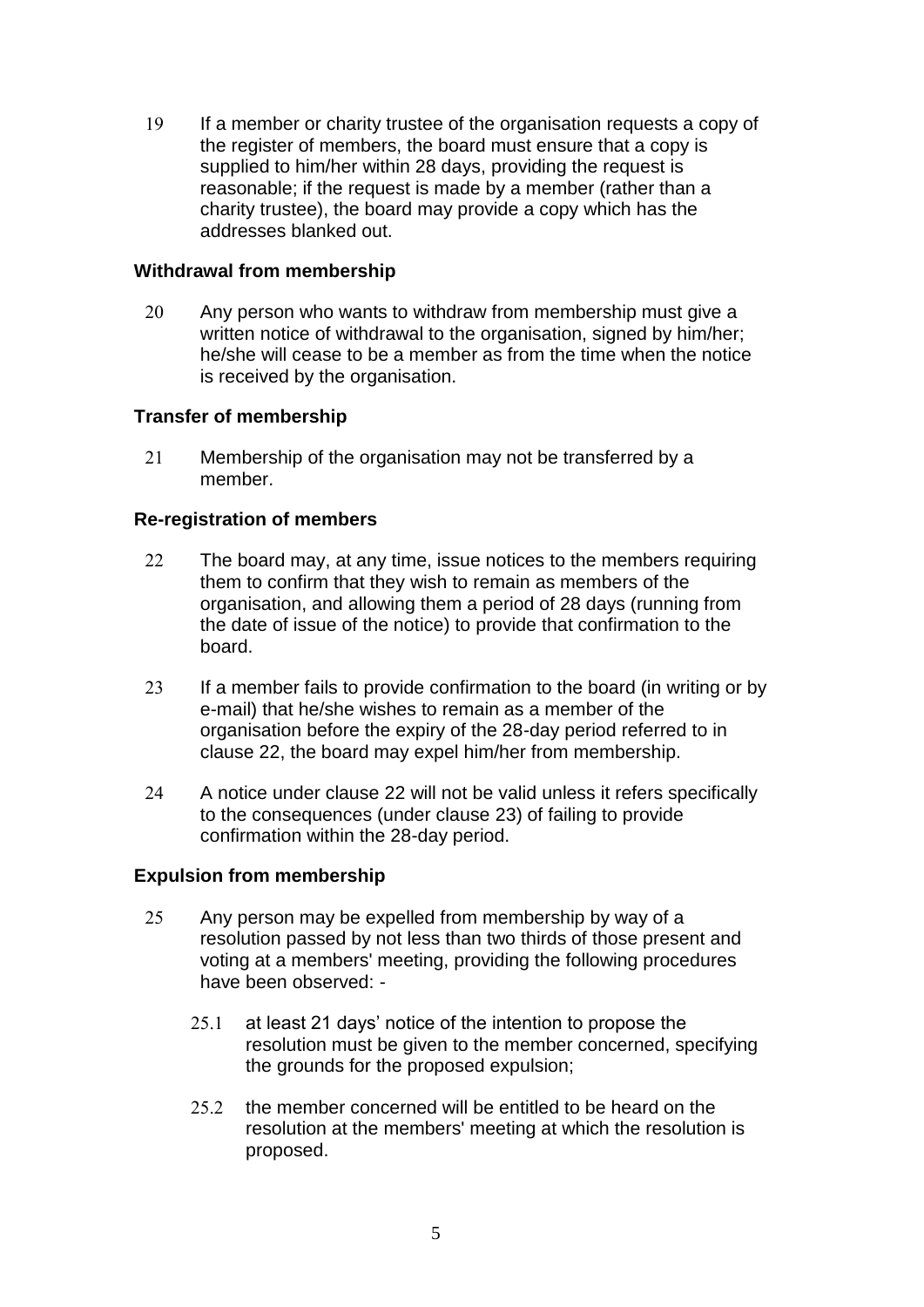# **Termination**

<span id="page-5-0"></span>26 Membership of the organisation will terminate on death.

# **DECISION-MAKING BY THE MEMBERS**

### **Members' meetings**

- <span id="page-5-1"></span>27 The board must arrange a meeting of members (an annual general meeting or "AGM") in each calendar year.
- 28 The gap between one AGM and the next must not be longer than 15 months.
- Notwithstanding clause [27,](#page-5-1) an AGM does not need to be held during the calendar year in which the organisation is formed; but the first AGM must still be held within 15 months of the date on which the organisation is formed.
- The business of each AGM must include:
	- 30.1 a report by the chair on the activities of the organisation;
	- 30.2 consideration of the annual accounts of the organisation;
	- 30.3 the election/re-election of charity trustees, as referred to in clauses [59](#page-9-0) to [62.](#page-9-1)
- The board may arrange a special members' meeting at any time.

# **Power to request the board to arrange a special members' meeting**

- <span id="page-5-2"></span> The board must arrange a special members' meeting if they are requested to do so by a notice (which may take the form of two or more documents in the same terms, each signed by one or more members) by members who amount to 5% or more of the total membership of the organisation at the time, providing:
	- $32.1$  the notice states the purposes for which the meeting is to be held; and
	- 32.2 those purposes are not inconsistent with the terms of this constitution, the Charities and Trustee (Investment) Scotland Act 2005 or any other statutory provision.
- If the board receive a notice under clause [32,](#page-5-2) the date for the meeting which they arrange in accordance with the notice must not be later than 28 days from the date on which they received the notice.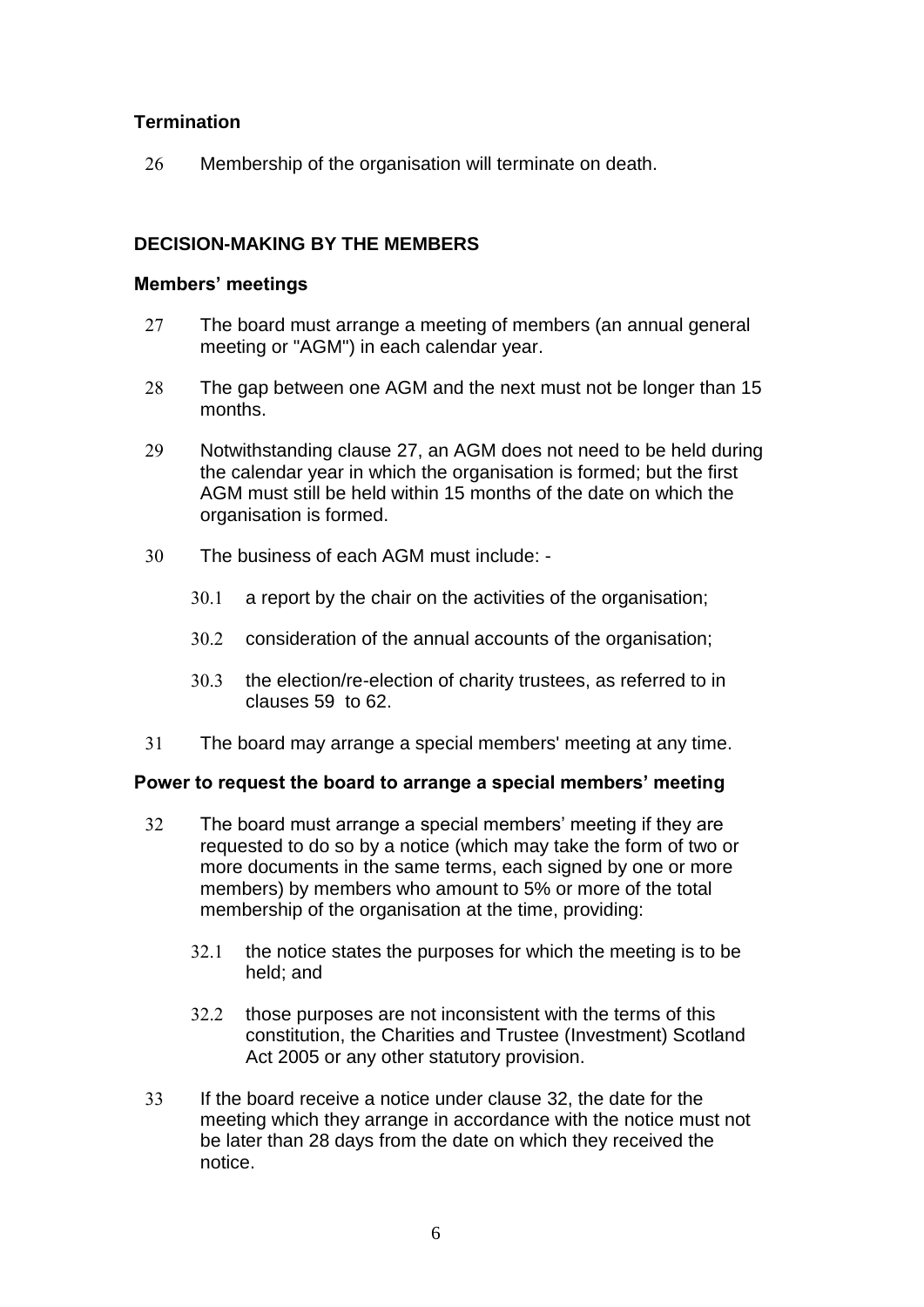# **Notice of members' meetings**

- <span id="page-6-0"></span> At least 14 clear days' notice must be given of any AGM or any special members' meeting.
- The notice calling a members' meeting must specify in general terms what business is to be dealt with at the meeting; and
	- 35.1 in the case of a resolution to alter the constitution, must set out the exact terms of the proposed alteration(s); or
	- 35.2 in the case of any other resolution falling within clause 45 (requirement for two-thirds majority) must set out the exact terms of the resolution.
- The reference to "clear days" in clause [34](#page-6-0) shall be taken to mean that, in calculating the period of notice,
	- 36.1 the day after the notices are posted (or sent by e-mail) should be excluded; and
	- 36.2 the day of the meeting itself should also be excluded.
- Notice of every members' meeting must be given to all the members of the organisation, and to all the charity trustees; but the accidental omission to give notice to one or more members will not invalidate the proceedings at the meeting.
- Any notice which requires to be given to a member under this constitution must be: -
	- 38.1 sent by post to the member, at the address last notified by him/her to the organisation; *or*
	- 38.2 sent by e-mail to the member, at the e-mail address last notified by him/her to the organisation.

# **Procedure at members' meetings**

- No valid decisions can be taken at any members' meeting unless a quorum is present.
- The quorum for a members' meeting is 10 members, present in person.
- If a quorum is not present within 15 minutes after the time at which a members' meeting was due to start - or if a quorum ceases to be present during a members' meeting - the meeting cannot proceed; and fresh notices of meeting will require to be sent out, to deal with the business (or remaining business) which was intended to be conducted.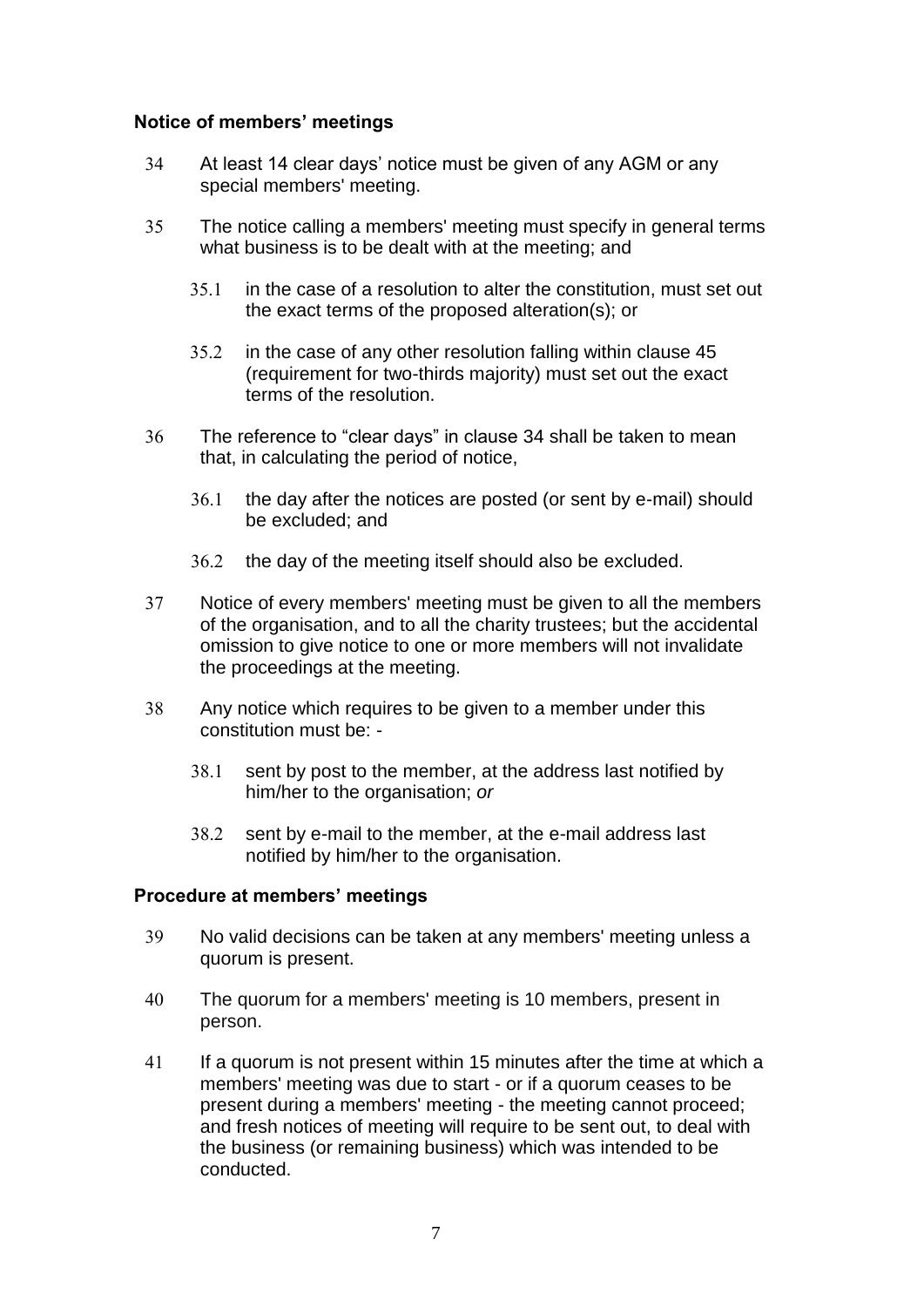- 42 The chair of the organisation should act as chairperson of each members' meeting.
- If the chair of the organisation is not present within 15 minutes after the time at which the meeting was due to start (or is not willing to act as chairperson), the charity trustees present at the meeting must elect (from among themselves) the person who will act as chairperson of that meeting.

### **Voting at members' meetings**

- Every member has one vote, which must be given personally.
- All decisions at members' meetings will be made by majority vote with the exception of the types of resolution listed in clause [46.](#page-7-0)
- <span id="page-7-0"></span> The following resolutions will be valid only if passed by not less than two thirds of those voting on the resolution at a members' meeting (or if passed by way of a written resolution under clause [50\)](#page-8-2):
	- 46.1 a resolution amending the constitution;
	- 46.2 a resolution expelling a person from membership under clause  $25:$
	- a resolution directing the board to take any particular step (or directing the board not to take any particular step);
	- a resolution approving the amalgamation of the organisation with another SCIO (or approving the constitution of the new SCIO to be constituted as the successor pursuant to that amalgamation);
	- 46.5 a resolution to the effect that all of the organisation's property, rights and liabilities should be transferred to another SCIO (or agreeing to the transfer from another SCIO of all of its property, rights and liabilities);
	- 46.6 a resolution for the winding up or dissolution of the organisation.
- If there is an equal number of votes for and against any resolution, the chairperson of the meeting will be entitled to a second (casting) vote.
- A resolution put to the vote at a members' meeting will be decided on a show of hands - unless the chairperson (or at least two other members present at the meeting) ask for a secret ballot.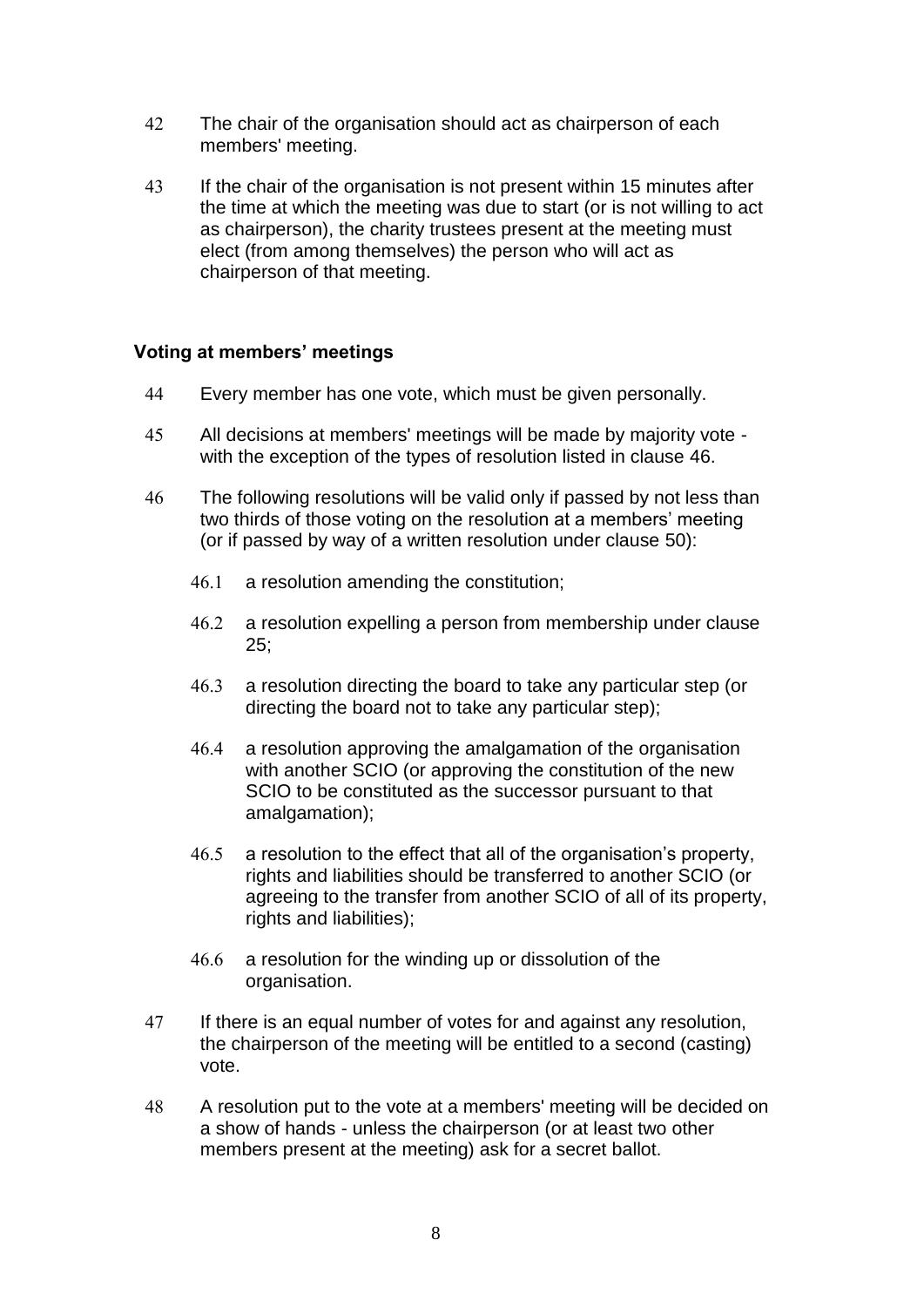The chairperson will decide how any secret ballot is to be conducted, and he/she will declare the result of the ballot at the meeting.

# **Written resolutions by members**

<span id="page-8-2"></span> A resolution agreed to in writing (or by e-mail) by all the members will be as valid as if it had been passed at a members' meeting; the date of the resolution will be taken to be the date on which the last member agreed to it.

### **Minutes**

- <span id="page-8-3"></span> The board must ensure that proper minutes are kept in relation to all members' meetings.
- Minutes of members' meetings must include the names of those present; and (so far as possible) should be signed by the chairperson of the meeting.
- <span id="page-8-0"></span>53 [The board shall make available copies of the minutes referred to in clause [51](#page-8-3) to any member of the public requesting them; but on the basis that the board may exclude confidential material to the extent permitted under clause [98.](#page-15-0)]

# **BOARD**

### **Number of charity trustees**

- <span id="page-8-1"></span> The maximum number of charity trustees is 12; out of that:
	- 54.1 no more than 10 shall be charity trustees who were elected/appointed under clauses [59](#page-9-0) and [60](#page-9-2) (or deemed to have been appointed under clause [58\)](#page-9-3); and
	- 54.2 no more than 2 shall be charity trustees who were co-opted under the provisions of clauses [63](#page-9-4) and [64.](#page-9-5)
- The minimum number of charity trustees is 4.

# **Eligibility**

- A person shall not be eligible for election/appointment to the board under clauses 58 to 61 unless he/she is a member of the organisation; a person appointed to the board under clause [63](#page-9-4) need not, however, be a member of the organisation.
- <span id="page-8-4"></span>57 A person will not be eligible for election or appointment to the board if he/she is: -
	- 57.1 disqualified from being a charity trustee under the Charities and Trustee Investment (Scotland) Act 2005; or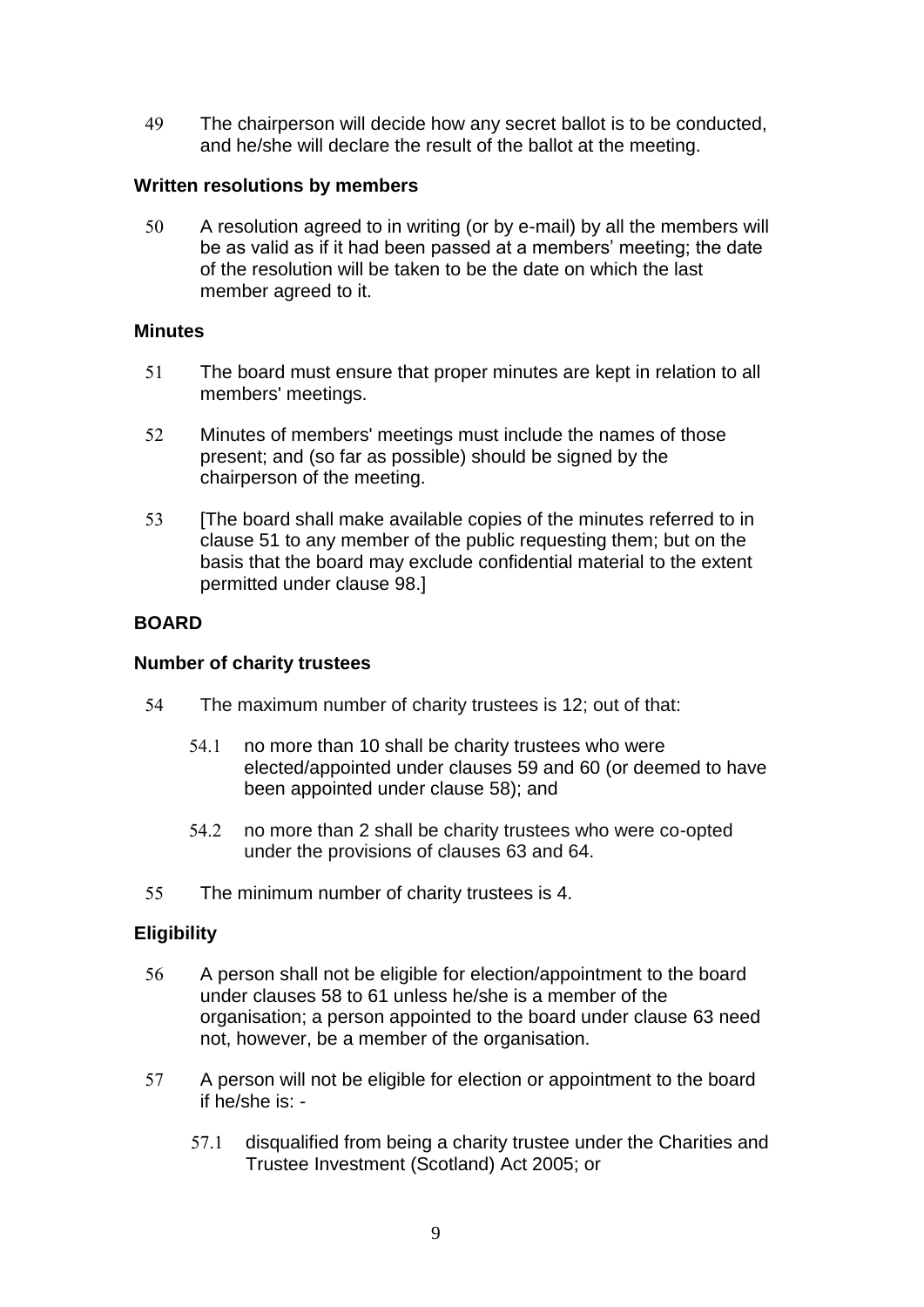57.2 an employee of the organisation.

### **Initial charity trustees**

<span id="page-9-3"></span> The individuals who signed the charity trustee declaration forms which accompanied the application for incorporation of the organisation shall be deemed to have been appointed by the members as charity trustees with effect from the date of incorporation of the organisation.

### **Election, retiral, re-election**

- <span id="page-9-0"></span>59 At each AGM, the members may elect any member (unless he/she is debarred from membership under clause [57\)](#page-8-4) to be a charity trustee.
- <span id="page-9-2"></span> The board may at any time appoint any member (unless he/she is debarred from membership under clause [57\)](#page-8-4) to be a charity trustee.
- At each AGM, all of the charity trustees elected/appointed under clauses [59](#page-9-0) and [60](#page-9-2) (and, in the case of the first AGM, those deemed to have been appointed under clause [58\)](#page-9-3) shall retire from office – but shall then be eligible for re-election under clause [59.](#page-9-0)
- <span id="page-9-1"></span> A charity trustee retiring at an AGM will be deemed to have been reelected unless:
	- he/she advises the board prior to the conclusion of the AGM that he/she does not wish to be re-appointed as a charity trustee; or
	- 62.2 an election process was held at the AGM and he/she was not among those elected/re-elected through that process; or
	- 62.3 a resolution for the re-election of that charity trustee was put to the AGM and was not carried.

### **Appointment/re-appointment of co-opted charity trustees**

- <span id="page-9-4"></span>63 In addition to their powers under clause [60,](#page-9-2) the board may at any time appoint any non-member of the organisation to be a charity trustee (subject to clause [54,](#page-8-1) and providing he/she is not debarred from membership under clause [57\)](#page-8-4) either on the basis that he/she has been nominated by a body with which the organisation has close contact in the course of its activities or on the basis that he/she has specialist experience and/or skills which could be of assistance to the board.
- <span id="page-9-5"></span> At each AGM, all of the charity trustees appointed under clause [63](#page-9-4) shall retire from office – but shall then be eligible for re-appointment under that clause.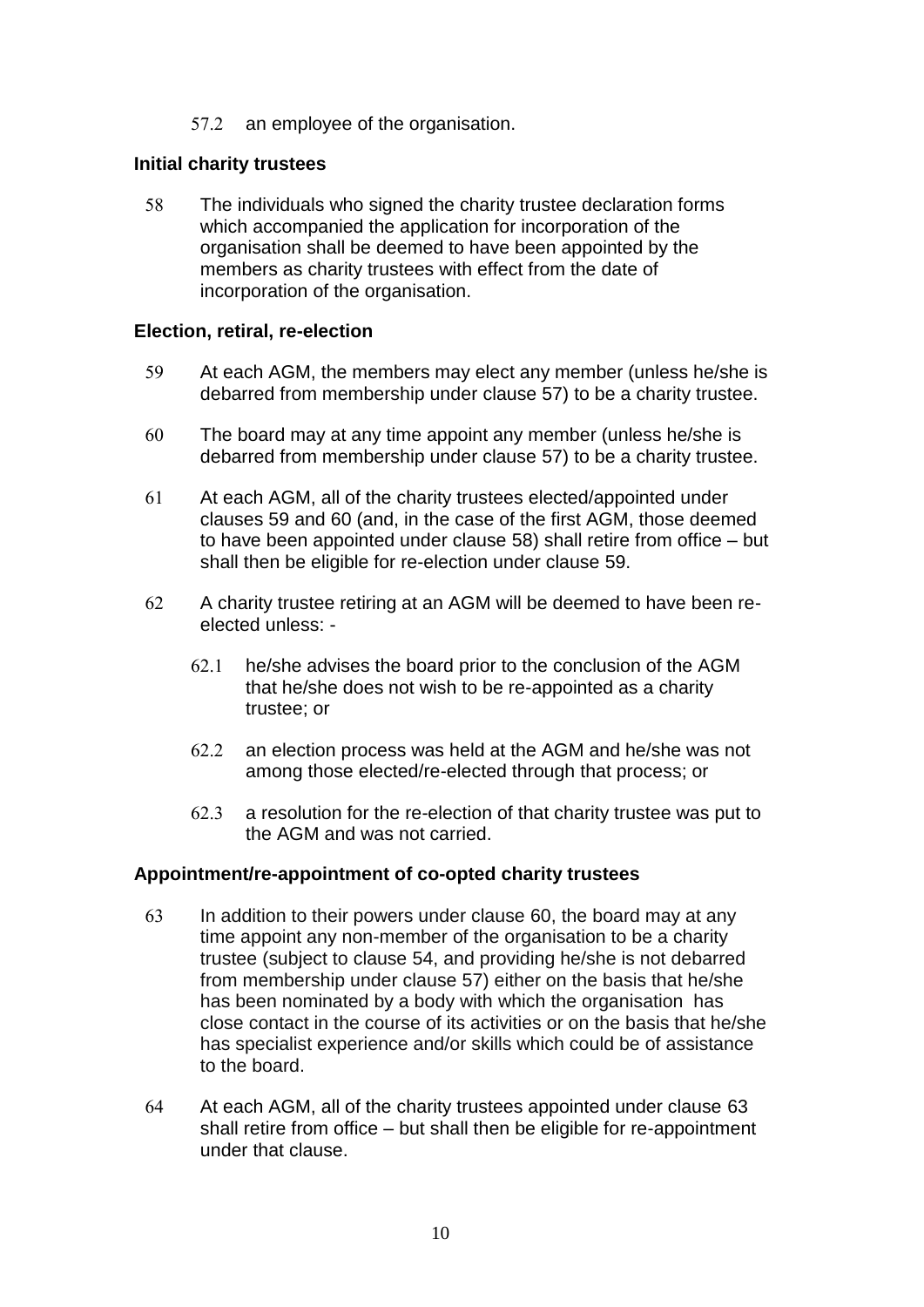# **Termination of office**

-

- A charity trustee will automatically cease to hold office if:
	- he/she becomes disqualified from being a charity trustee under the Charities and Trustee Investment (Scotland) Act 2005;
	- he/she becomes incapable for medical reasons of carrying out his/her duties as a charity trustee - but only if that has continued (or is expected to continue) for a period of more than six months;
	- (in the case of a charity trustee elected/appointed under clauses 58 to [62\)](#page-9-1) he/she ceases to be a member of the organisation;
	- 65.4 he/she becomes an employee of the organisation;
	- he/she gives the organisation a notice of resignation, signed by him/her;
	- 65.6 he/she is absent (without good reason, in the opinion of the board) from more than three consecutive meetings of the board - but only if the board resolves to remove him/her from office;
	- he/she is removed from office by resolution of the board on the grounds that he/she is considered to have committed a material breach of the code of conduct for charity trustees (as referred to in clause [82\)](#page-13-0);
	- he/she is removed from office by resolution of the board on the grounds that he/she is considered to have been in serious or persistent breach of his/her duties under section 66(1) or (2) of the Charities and Trustee Investment (Scotland) Act 2005; or
	- he/she is removed from office by a resolution of the members passed at a members' meeting.
- <span id="page-10-2"></span><span id="page-10-1"></span><span id="page-10-0"></span> A resolution under paragraph [65.7,](#page-10-0) [65.8](#page-10-1) or [65.9](#page-10-2) shall be valid only if:
	- $66.1$  the charity trustee who is the subject of the resolution is given reasonable prior written notice of the grounds upon which the resolution for his/her removal is to be proposed;
	- $66.2$  the charity trustee concerned is given the opportunity to address the meeting at which the resolution is proposed, prior to the resolution being put to the vote; and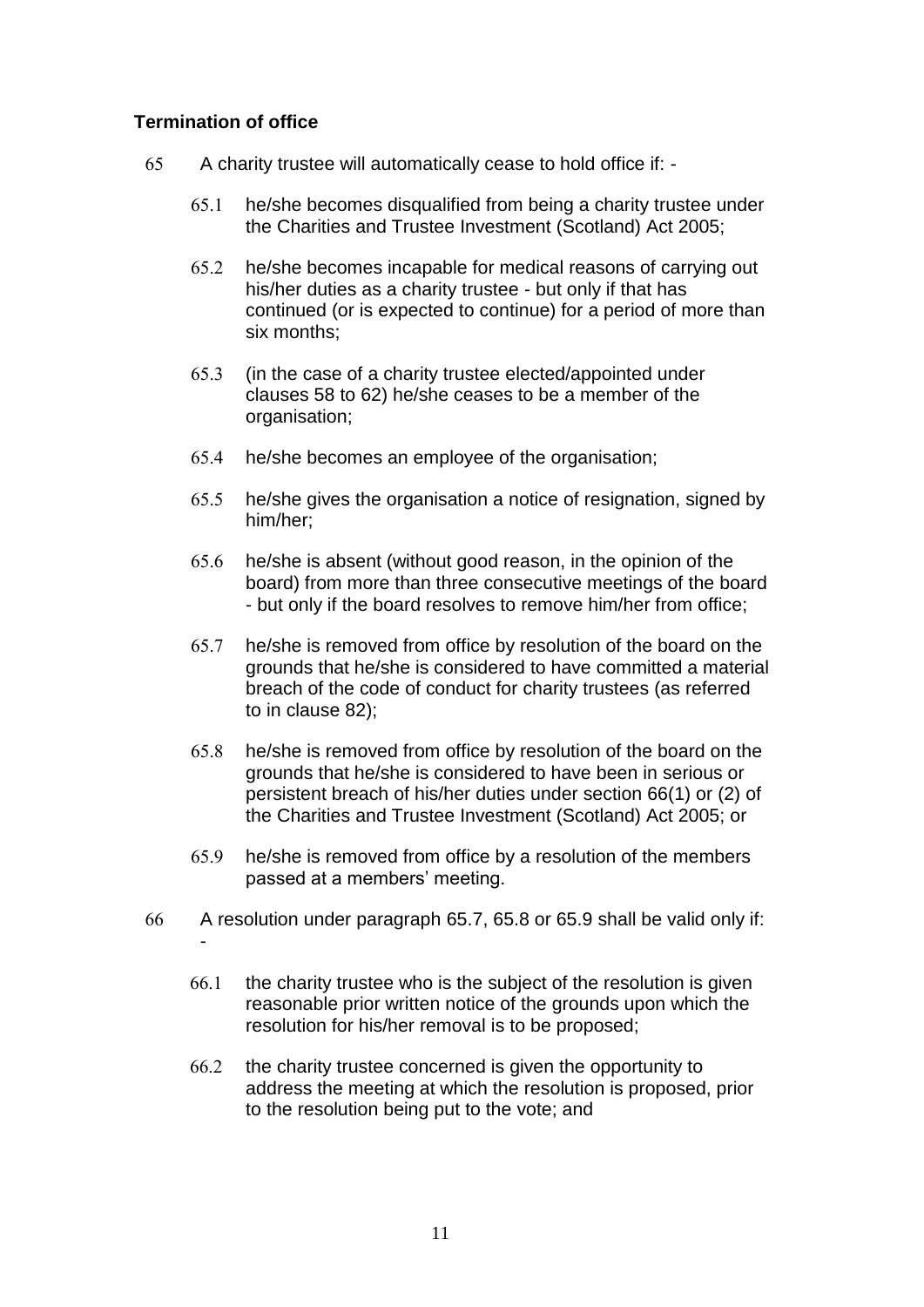(in the case of a resolution under paragraph [65.7](#page-10-0) or [65.8\)](#page-10-1) at least two thirds (to the nearest round number) of the charity trustees then in office vote in favour of the resolution.

# **Register of charity trustees**

- The board must keep a register of charity trustees, setting out
	- $67.1$  for each current charity trustee:

his/her full name and address;

the date on which he/she was appointed as a charity trustee; and

any office held by him/her in the organisation;

 for each former charity trustee - for at least 6 years from the date on which he/she ceased to be a charity trustee:

the name of the charity trustee;

any office held by him/her in the organisation; and

the date on which he/she ceased to be a charity trustee.

- The board must ensure that the register of charity trustees is updated within 28 days of any change:
	- which arises from a resolution of the board or a resolution passed by the members of the organisation; or
	- which is notified to the organisation.
- If any person requests a copy of the register of charity trustees, the board must ensure that a copy is supplied to him/her within 28 days, providing the request is reasonable; if the request is made by a person who is not a charity trustee of the organisation, the board may provide a copy which has the addresses blanked out - if the SCIO is satisfied that including that information is likely to jeopardise the safety or security of any person or premises.

### **Office-bearers**

- <span id="page-11-0"></span> The charity trustees must elect (from among themselves) a chair, a treasurer, director of productions and a secretary.
- <span id="page-11-1"></span> In addition to the office-bearers required under clause [70,](#page-11-0) the charity trustees may elect (from among themselves) further office-bearers if they consider that appropriate.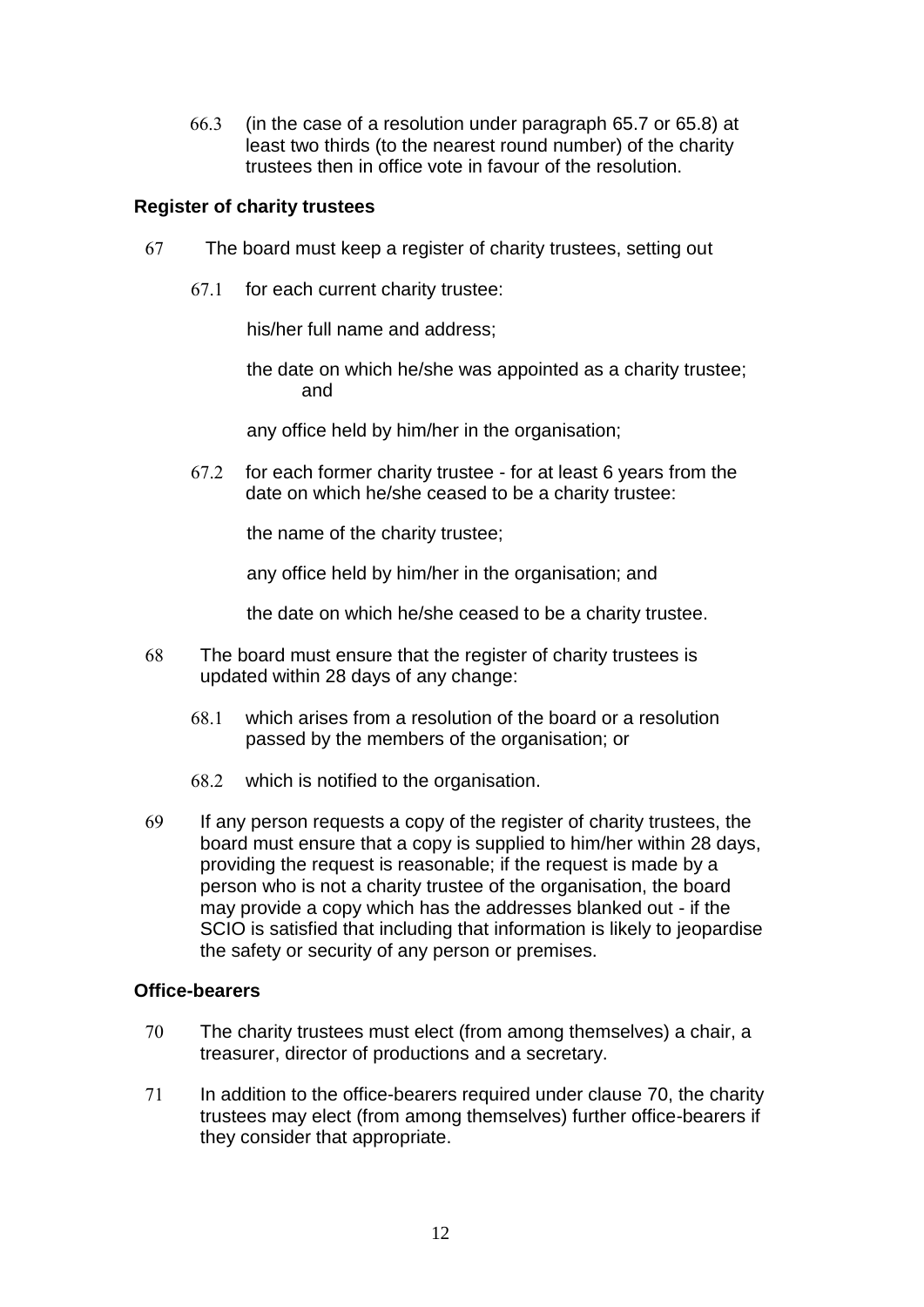- All of the office-bearers will cease to hold office at the conclusion of each AGM, but may then be re-elected under clause [70](#page-11-0) or [71.](#page-11-1)
- A person elected to any office will automatically cease to hold that office:
	- if he/she ceases to be a charity trustee; *or*
	- 73.2 if he/she gives to the organisation a notice of resignation from that office, signed by him/her.

# **Powers of board**

- Except where this constitution states otherwise, the organisation (and its assets and operations) will be managed by the board; and the board may exercise all the powers of the organisation.
- A meeting of the board at which a quorum is present may exercise all powers exercisable by the board.
- The members may, by way of a resolution passed in compliance with clause [46](#page-7-0) (requirement for two-thirds majority), direct the board to take any particular step or direct the board not to take any particular step; and the board shall give effect to any such direction accordingly.

# **Charity trustees - general duties**

- <span id="page-12-0"></span>77 Each of the charity trustees has a duty, in exercising functions as a charity trustee, to act in the interests of the organisation; and, in particular, must: -
	- 77.1 seek, in good faith, to ensure that the organisation acts in a manner which is in accordance with its purposes;
	- 77.2 act with the care and diligence which it is reasonable to expect of a person who is managing the affairs of another person;
	- 77.3 in circumstances giving rise to the possibility of a conflict of interest between the organisation and any other party:
		- put the interests of the organisation before that of the other party;
		- where any other duty prevents him/her from doing so, disclose the conflicting interest to the organisation and refrain from participating in any deliberation or decision of the other charity trustees with regard to the matter in question;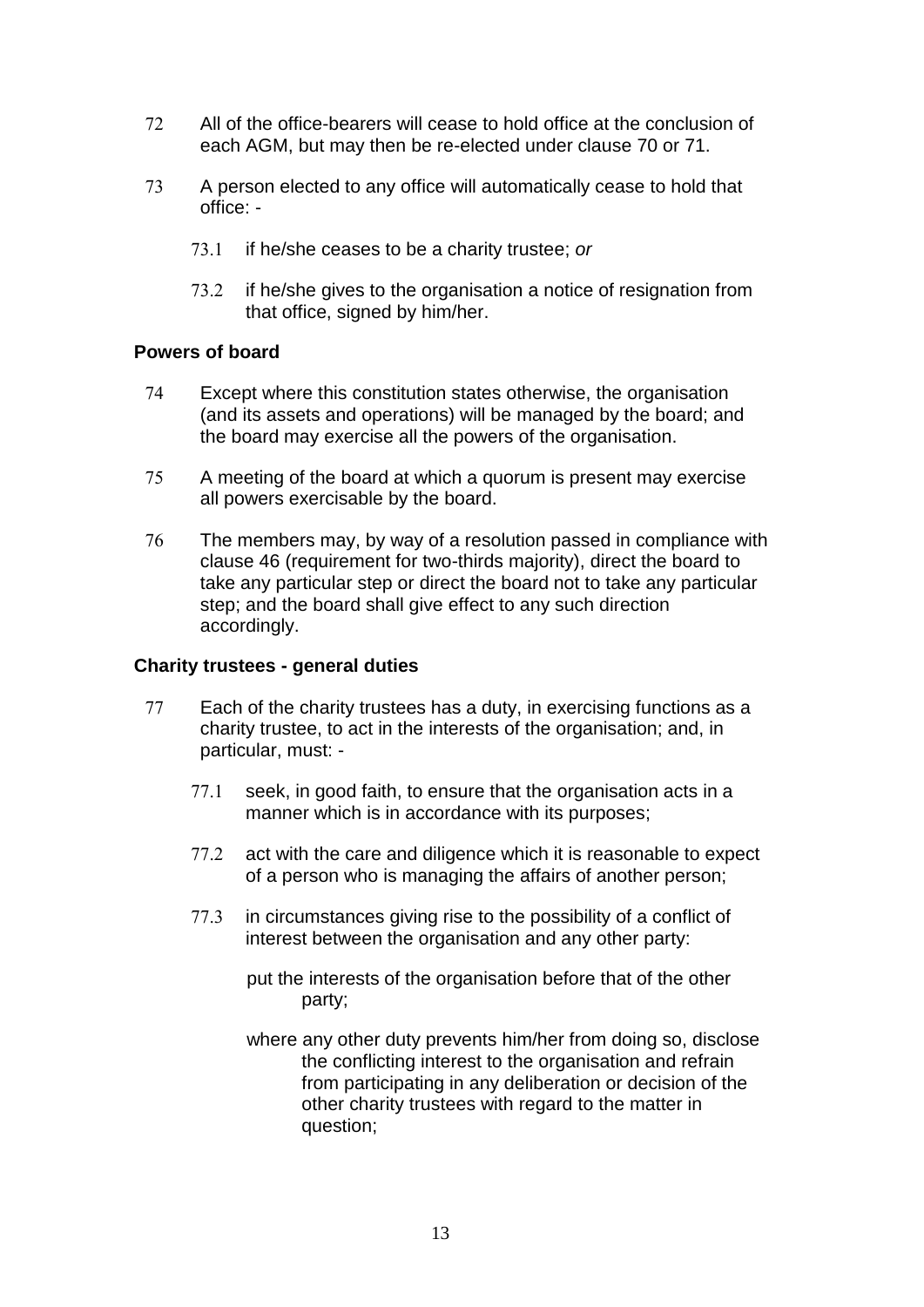- 77.4 ensure that the organisation complies with any direction, requirement, notice or duty imposed under or by virtue of the Charities and Trustee Investment (Scotland) Act 2005.
- In addition to the duties outlined in clause [77,](#page-12-0) all of the charity trustees must take such steps as are reasonably practicable for the purpose of ensuring: -
	- $78.1$  that any breach of any of those duties by a charity trustee is corrected by the charity trustee concerned and not repeated; and
	- 78.2 that any trustee who has been in serious and persistent breach of those duties is removed as a trustee.
- Provided he/she has declared his/her interest and has not voted on the question of whether or not the organisation should enter into the arrangement - a charity trustee will not be debarred from entering into an arrangement with the organisation in which he/she has a personal interest; and (subject to clause [80](#page-13-1) and to the provisions relating to remuneration for services contained in the Charities and Trustee Investment (Scotland) Act 2005), he/she may retain any personal benefit which arises from that arrangement.
- <span id="page-13-1"></span> No charity trustee may serve as an employee (full time or part time) of the organisation; and no charity trustee may be given any remuneration by the organisation for carrying out his/her duties as a charity trustee.
- The charity trustees may be paid all travelling and other expenses reasonably incurred by them in connection with carrying out their duties; this may include expenses relating to their attendance at meetings.

# **Code of conduct for charity trustees**

<span id="page-13-0"></span>82 Each of the charity trustees shall comply with the code of conduct (incorporating detailed rules on conflict of interest) prescribed by the board from time to time.

The code of conduct referred to in clause [82](#page-13-0) shall be supplemental to the provisions relating to the conduct of charity trustees contained in this constitution and the duties imposed on charity trustees under the Charities and Trustee Investment (Scotland) Act 2005; and all relevant provisions of this constitution shall be interpreted and applied in accordance with the provisions of the code of conduct in force from time to time

# **DECISION-MAKING BY THE CHARITY TRUSTEES**

### **Notice of board meetings**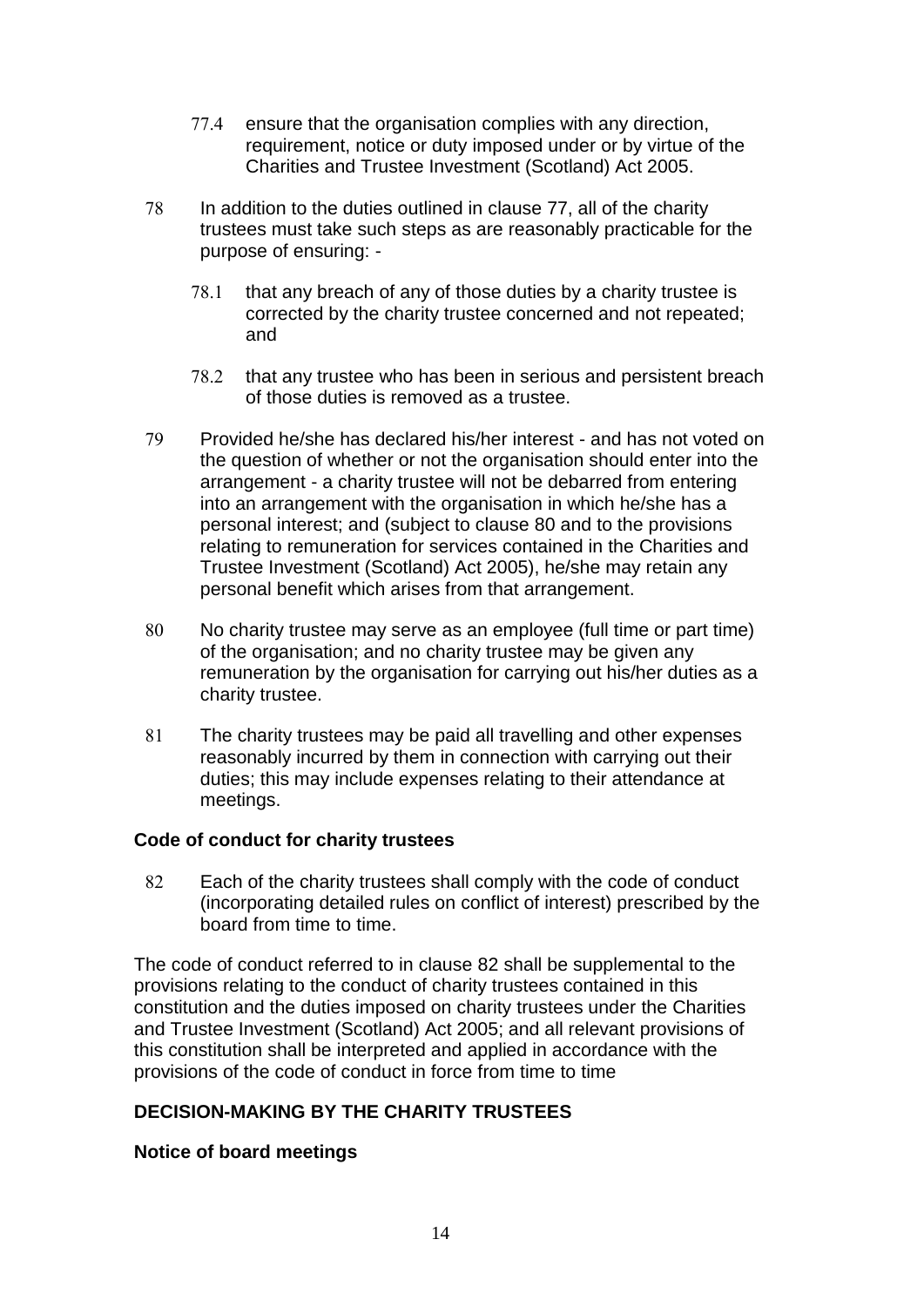- <span id="page-14-0"></span> Any charity trustee may call a meeting of the board *or* ask the secretary to call a meeting of the board.
- At least 7 days' notice must be given of each board meeting, unless (in the opinion of the person calling the meeting) there is a degree of urgency which makes that inappropriate.

### **Procedure at board meetings**

- <span id="page-14-1"></span> No valid decisions can be taken at a board meeting unless a quorum is present; the quorum for board meetings is 4 charity trustees, present in person.
- 86 If at any time the number of charity trustees in office falls below the number stated as the quorum in clause [85,](#page-14-1) the remaining charity trustee(s) will have power to fill the vacancies or call a members' meeting - but will not be able to take any other valid decisions.
- The chair of the organisation should act as chairperson of each board meeting.
- 88 If the chair is not present within 15 minutes after the time at which the meeting was due to start (or is not willing to act as chairperson), the charity trustees present at the meeting must elect (from among themselves) the person who will act as chairperson of that meeting.
- Every charity trustee has one vote, which must be given personally.
- All decisions at board meetings will be made by majority vote.
- 91 If there is an equal number of votes for and against any resolution, the chairperson of the meeting will be entitled to a second (casting) vote.
- 92 The board may, at its discretion, allow any person to attend and speak at a board meeting notwithstanding that he/she is not a charity trustee - but on the basis that he/she must not participate in decisionmaking.
- <span id="page-14-2"></span> A charity trustee must not vote at a board meeting (or at a meeting of a sub-committee) on any resolution which relates to a matter in which he/she has a personal interest or duty which conflicts (or may conflict) with the interests of the organisation; he/she must withdraw from the meeting while an item of that nature is being dealt with.
- For the purposes of clause [93:](#page-14-2)
	- 94.1 an interest held by an individual who is "connected" with the charity trustee under section 68(2) of the Charities and Trustee Investment (Scotland) Act 2005 (husband/wife, partner, child,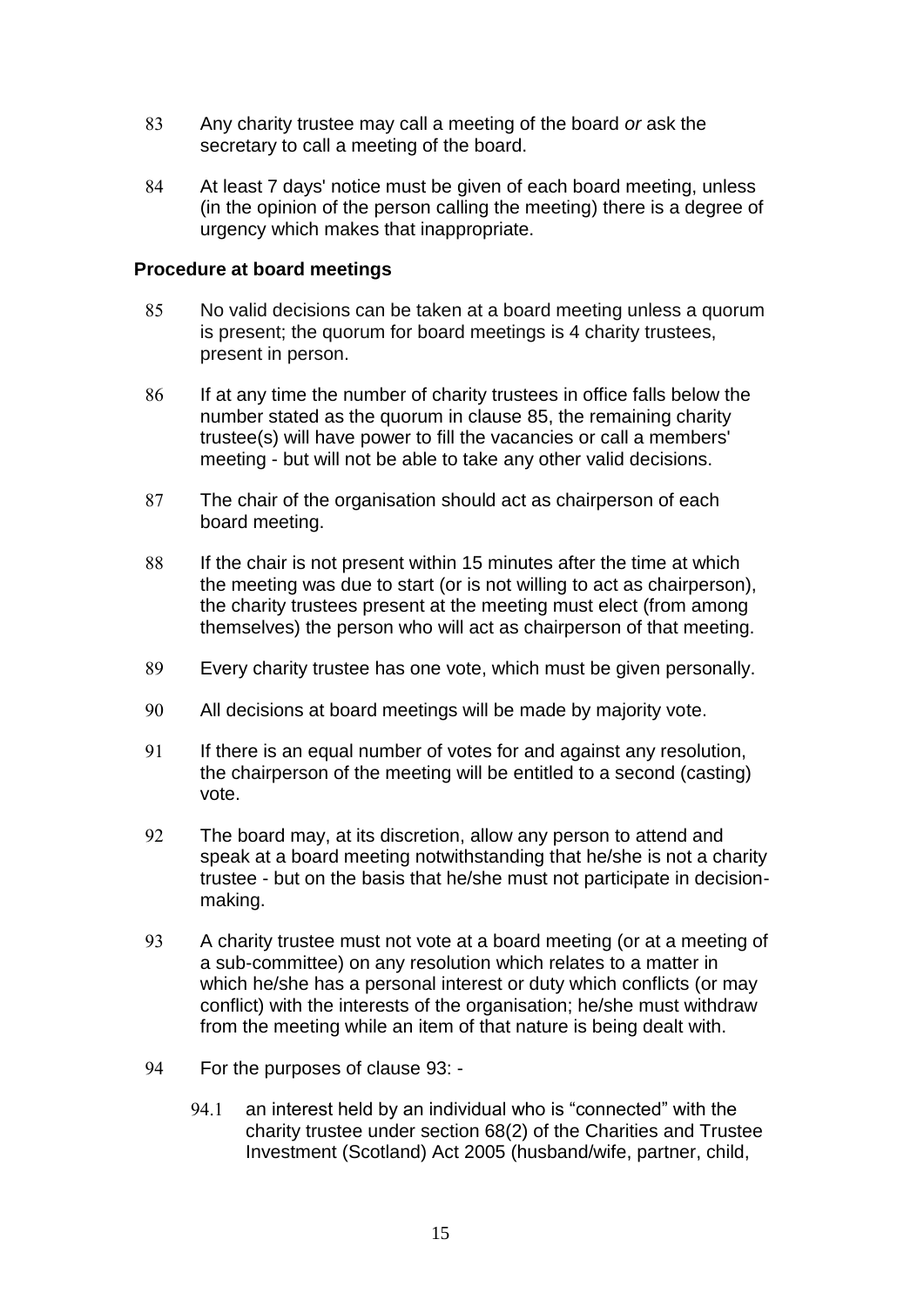parent, brother/sister etc) shall be deemed to be held by that charity trustee;

94.2 a charity trustee will be deemed to have a personal interest in relation to a particular matter if a body in relation to which he/she is an employee, director, member of the management committee, officer or elected representative has an interest in that matter

### **Minutes**

- <span id="page-15-2"></span> The board must ensure that proper minutes are kept in relation to all board meetings and meetings of sub-committees.
- The minutes to be kept under clause [95](#page-15-2) must include the names of those present; and (so far as possible) should be signed by the chairperson of the meeting.
- <span id="page-15-3"></span>97 [The board shall (subject to clause [98\)](#page-15-0) make available copies of the minutes referred to in clause [95](#page-15-2) to any member of the public requesting them.]
- <span id="page-15-0"></span>98 [The board may exclude from any copy minutes made available to a member of the public under clause [97](#page-15-3) any material which the board considers ought properly to be kept confidential - on the grounds that allowing access to such material could cause significant prejudice to the interests of the organisation or on the basis that the material contains reference to employee or other matters which it would be inappropriate to divulge.]

# **ADMINISTRATION**

### **Delegation to sub-committees**

- <span id="page-15-1"></span> The board may delegate any of their powers to sub-committees; a sub-committee must include at least one charity trustee, but other members of a sub-committee need not be charity trustees.
- <span id="page-15-4"></span> The board may also delegate to the chair of the organisation (or the holder of any other post) such of their powers as they may consider appropriate.
- When delegating powers under clause [99](#page-15-1) or [100,](#page-15-4) the board must set out appropriate conditions (which must include an obligation to report regularly to the board).
- Any delegation of powers under clause [99](#page-15-1) or [100](#page-15-4) may be revoked or altered by the board at any time.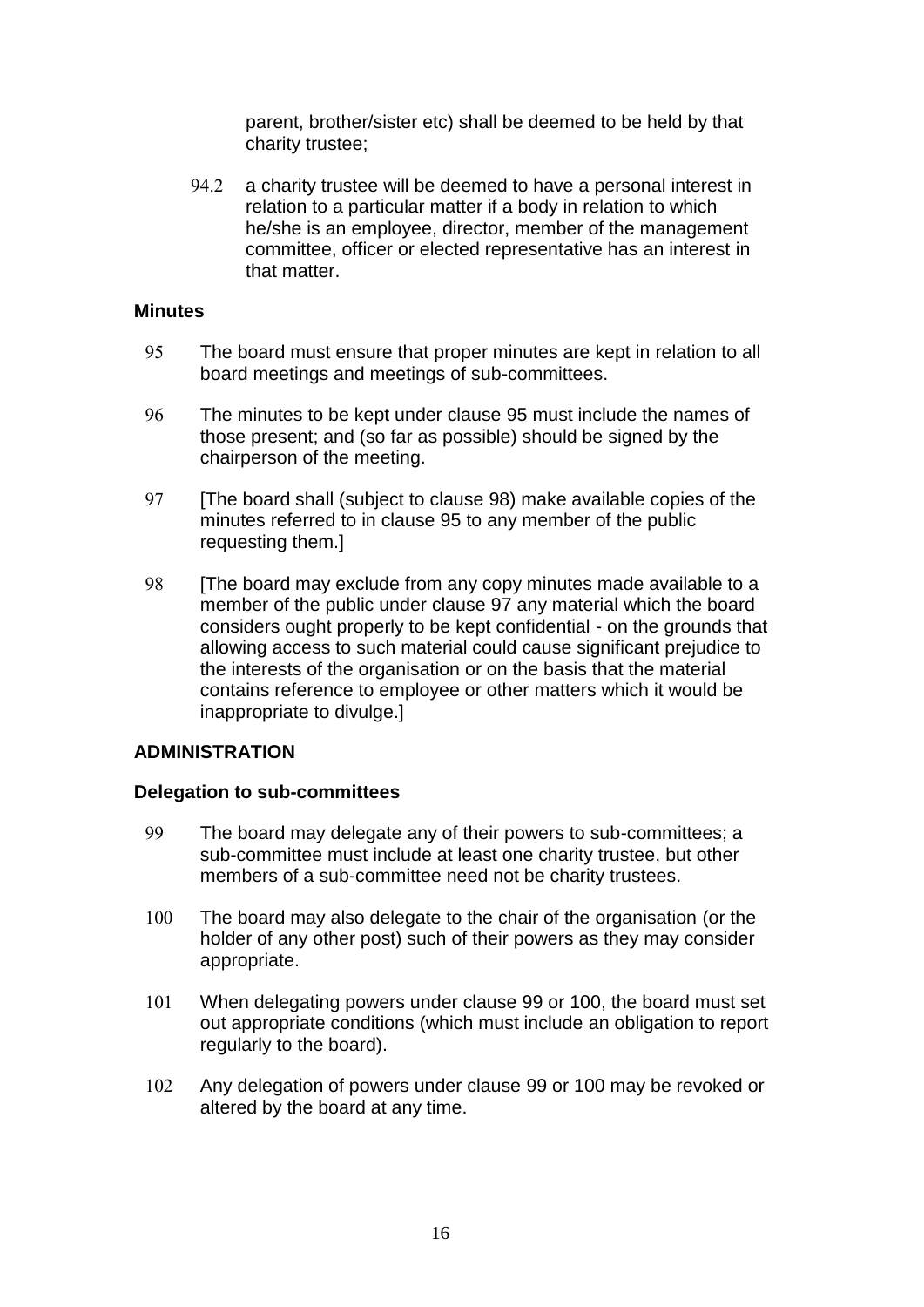The rules of procedure for each sub-committee, and the provisions relating to membership of each sub-committee, shall be set by the board.

# **Operation of accounts**

- <span id="page-16-3"></span> Subject to clause [105,](#page-16-2) the signatures of two out of three signatories appointed by the board will be required in relation to all operations (other than the lodging of funds) on the bank and building society accounts held by the organisation; the two signatures must be charity trustees.
- <span id="page-16-2"></span> Where the organisation uses electronic facilities for the operation of any bank or building society account, the authorisations required for operations on that account must be consistent with the approach reflected in clause [104.](#page-16-3)

# **Accounting records and annual accounts**

- The board must ensure that proper accounting records are kept, in accordance with all applicable statutory requirements.
- <span id="page-16-0"></span>107 The board must prepare annual accounts, complying with all relevant statutory requirements; if an audit is required under any statutory provisions (or if the board consider that an audit would be appropriate for some other reason), the board should ensure that an audit of the accounts is carried out by a qualified auditor.

# **MISCELLANEOUS**

# **Winding-up**

- <span id="page-16-1"></span> If the organisation is to be wound up or dissolved, the winding-up or dissolution process will be carried out in accordance with the procedures set out under the Charities and Trustee Investment (Scotland) Act 2005.
- Any surplus assets available to the organisation immediately preceding its winding up or dissolution must be used for purposes which are the same as - or which closely resemble - the purposes of the organisation as set out in this constitution.

# **Alterations to the constitution**

- 110 This constitution may (subject to clause [111\)](#page-16-4) be altered by resolution of the members passed at a members' meeting (subject to achieving the two thirds majority referred to in clause [46\)](#page-7-0) or by way of a written resolution of the members.
- <span id="page-16-4"></span> The Charities and Trustee Investment (Scotland) Act 2005 prohibits taking certain steps (e.g. change of name, an alteration to the